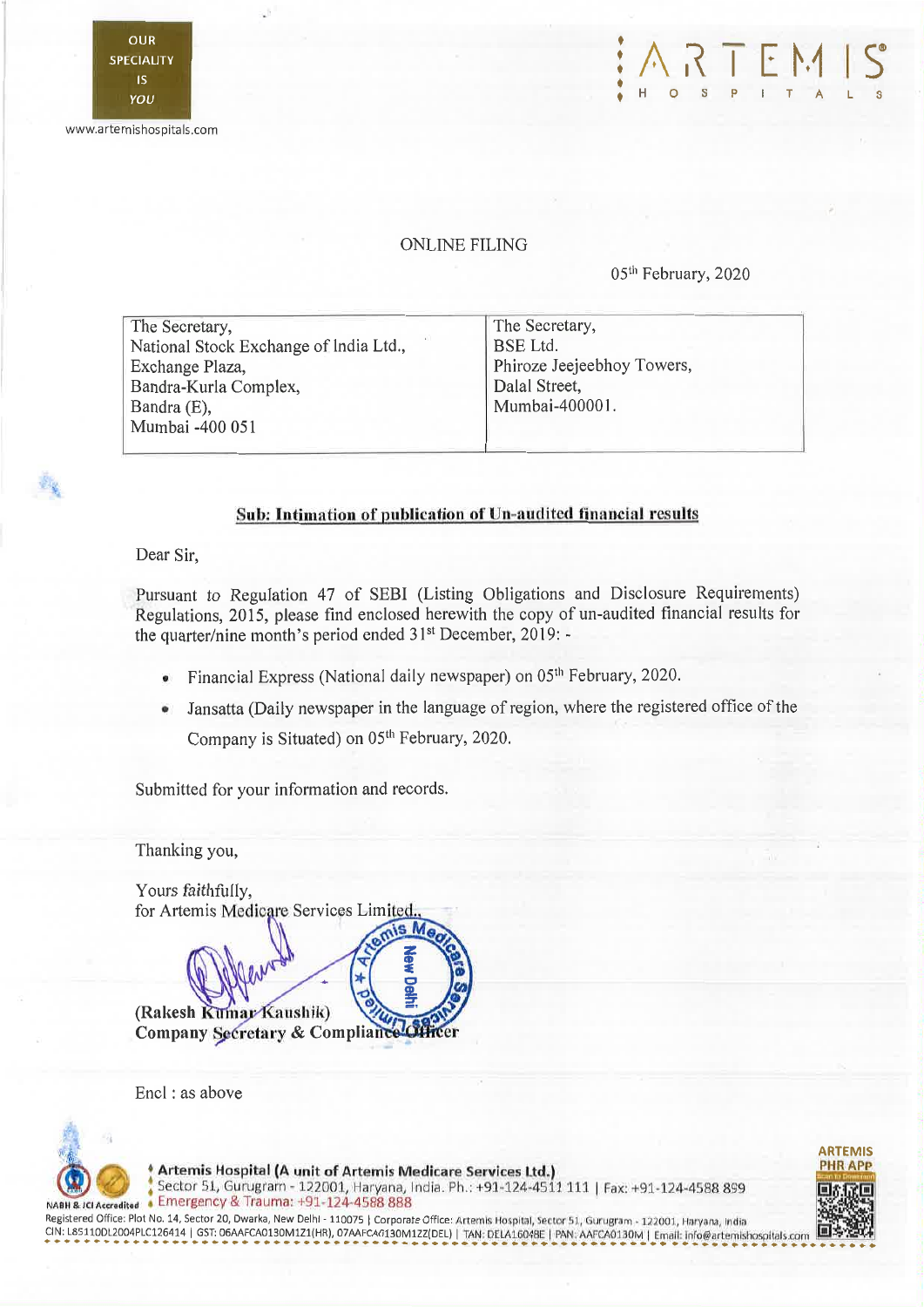## **ARTEMIS MEDICARE SERVICES LIMITED**

ARTEMIS

Plot No.14, Sector 20, Dwarka, South West Delhi. Delhi- 110075 Ph.: +91-124-4511111: Fax: +91-124-4588899: Email: info@artemishospitals.com; Web site: www.artemishospitals.com CIN: L85110DL2004PLC126414

ra in Lakhe'i

|        | EXTRACT OF UNAUDITED CONSOLIDATED FINANCIAL RESULTS FOR THE QUARTER ENDED DECEMBER 31, 2019                                              |                 |                     |                       |               |
|--------|------------------------------------------------------------------------------------------------------------------------------------------|-----------------|---------------------|-----------------------|---------------|
| S. No. | Particulars                                                                                                                              | Quarter ended   |                     | Nine Months ended     | Year ended    |
|        |                                                                                                                                          | $31 - 20 - 19$  | $31 - Dec - 18$     | 31-Dec-19             | 31-Mai-19     |
|        |                                                                                                                                          | (Unatulited)    | (Urraudited)        | (Unandited)           | (Audited)     |
| ι.     | Total Income from Operations                                                                                                             | 14.349.96       | 13,503.84           | 42.654.70             | 54,651,59     |
| $2 -$  | Not Profit/(Logg) for the poriod (bofore Tax, Exceptional<br>and/or Extraordinary Remish                                                 | 852.33          | 963.10              | 2.430.82              | 3.674.47      |
| 3      | Wet Profit/(Loss) for the period before tax<br>(after Exceptional and/or Extraordinary Items).                                           | 852.33          | 963.10              | 2.430.82              | 3.674.47      |
| 4.     | Not Profit/(Loss) for the parlod after tax<br>(after Exceptional and/or Extraordinary Items)                                             | 658.93          | 491.45              | 1.523.73              | 2,038.86      |
| 5.     | Total Comprehensive Income for the period (comprising<br>Profit for the period (aftertax) and Other Comprehensive<br>Income (after tax)) | 560.60          | 496.50              | 1,531.51              | 2,029.11      |
| 6.     | Paid-up Equity Share Capital (Equity Shares of Fis. 104-each)                                                                            | 1,323.77        | 1,323.77            | 1.323.77              | 1,323.77      |
| $7-$   | Reserves (oxcluding Revaluation Reserve)                                                                                                 |                 |                     |                       | 21.447.98     |
| θ.     | Earnisp per Equity Share (Face value Bs. 10/-each).<br>(a) Bosic<br>(0) Diluted<br>("Not annualised)                                     | 4.25<br>$4.25*$ | $3.71 -$<br>$3.71*$ | $11.69 -$<br>$11.69*$ | 15.48<br>1548 |

Notes:

The key standaluse financial information of the Company is as under:

## i≷ in Lakhs)

| S. No. | Particulars                                                             | Quarter ended.                 |                                | Hine Months ended                            | Year ended                          |
|--------|-------------------------------------------------------------------------|--------------------------------|--------------------------------|----------------------------------------------|-------------------------------------|
|        |                                                                         | $31 - 19a - 19$<br>(Unauditud) | $31 - C$ RIC-18<br>(Unaudited) | $31 - \text{Dec} - 19$<br><b>IberibuenUs</b> | $31 - \text{Mar} - 19$<br>(Audibech |
|        |                                                                         |                                |                                |                                              |                                     |
| 2.     | Net Profit/(Loss) for the period before Tax after Exceptional<br>Trains | 894.76                         | 963.10                         | 2.529.73                                     | 3.704.23                            |
| 3.     | Net Prolit/d.uss) for the period after Tax                              | 568.29                         | 401.45                         | 1.504.53                                     | 2,068.62                            |

The above is an extract of the detailed format of quarter ended financial results filed with the Stock exchanges under Requisition 33 of the SEBI (Listing Obligations and Disclosure Requirements) Regulations, 2015. The full format of the financial results (Consolidated/ Standalone) are available on the Stock Exchange websites. (National Stock Exchange of india Limited (www.nscindia.com) & BSE Limited (www.bseindia.com) and on the company's website (www.artemishospitals.com).

The above results for the quarter ended 31st Dec, 2019 were reviewed by the Audit Committee meeting held on February 4th, 2020 and approved by the Board of Directors meeting held on February 4th, 2020. The Statutory Auditors have expressed an unmodified opinion on the atoresaid results.

The above financial results have been propared in accordance with the companies (Indian Accounting Standards) Sules. 2015 (Ind AS). as prescribed under Soction 133 of the Companies Act 2013, and the other recognised accounting practices and policies to the extent applicable.

For and on bohall of the Board of Directors of Artemis Medicare Services Limited

Place : Gurupram Dated: February 4th, 2020

ScV-Onkar S. Kanwar

Chairman & Director

Financial Express-February 05,2020